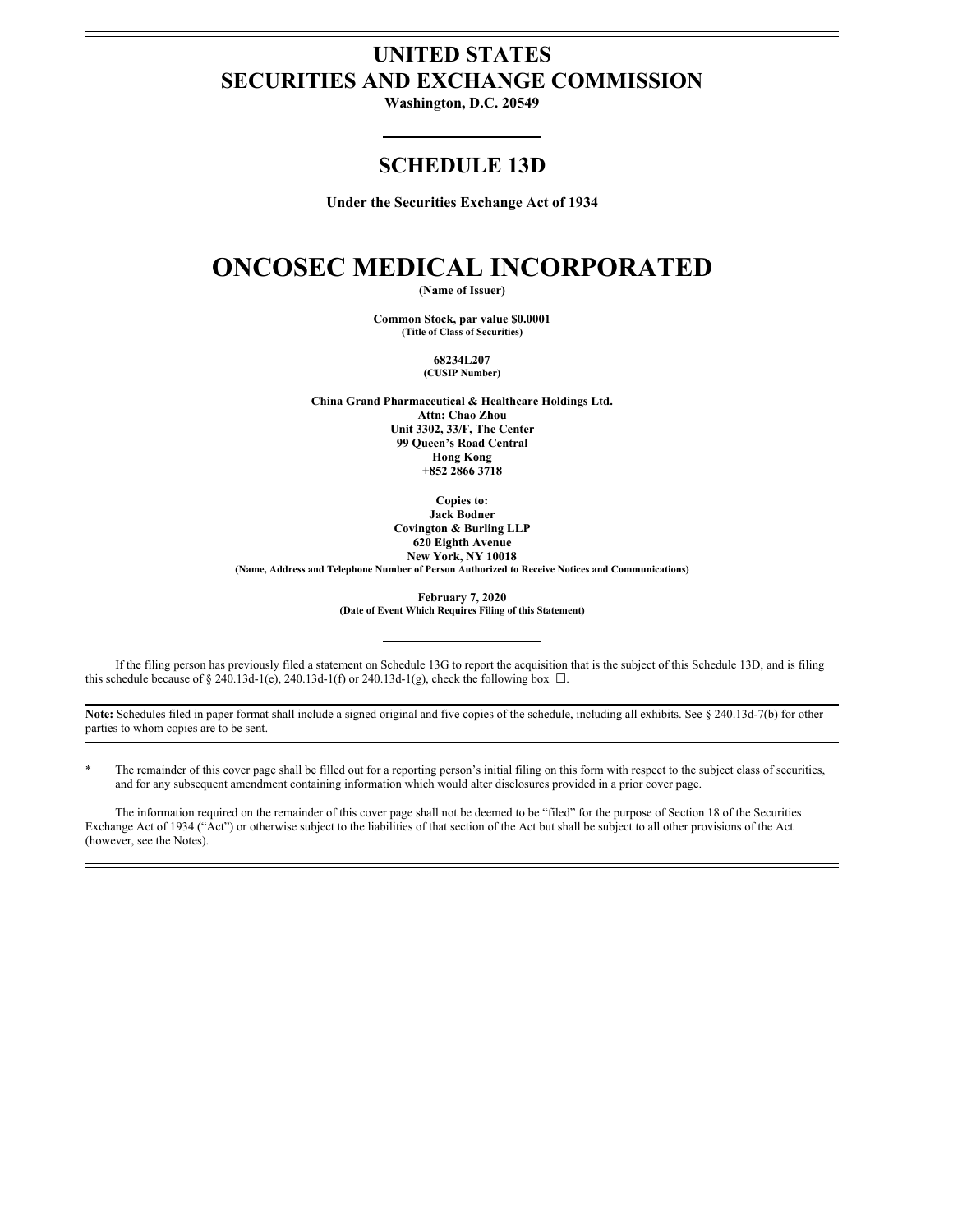#### CUSIP No. 68234L207 **SCHEDULE 13D** Page 2 of 12 Pages

|                | NAME OF REPORTING PERSONS<br>$\mathbf{1}$          |              |                                                                                          |  |  |
|----------------|----------------------------------------------------|--------------|------------------------------------------------------------------------------------------|--|--|
|                |                                                    |              |                                                                                          |  |  |
|                |                                                    |              | China Grand Pharmaceutical & Healthcare Holdings Ltd.                                    |  |  |
| 2              | (a) $\Box$<br>$(b) \boxtimes$                      |              | CHECK THE APPROPRIATE BOX IF A MEMBER OF A GROUP (See Instructions)                      |  |  |
|                |                                                    |              |                                                                                          |  |  |
| $\overline{3}$ | <b>SEC USE ONLY</b>                                |              |                                                                                          |  |  |
|                |                                                    |              |                                                                                          |  |  |
| $\overline{4}$ |                                                    |              | SOURCE OF FUNDS (See Instructions)                                                       |  |  |
|                |                                                    |              |                                                                                          |  |  |
|                | <b>WC</b>                                          |              |                                                                                          |  |  |
| 5              |                                                    |              | CHECK BOX IF DISCLOSURE OF LEGAL PROCEEDINGS IS REQUIRED PURSUANT TO ITEMS 2(d) or 2(e)  |  |  |
|                |                                                    |              |                                                                                          |  |  |
|                | $\Box$                                             |              |                                                                                          |  |  |
| 6              |                                                    |              | CITIZENSHIP OR PLACE OF ORGANIZATION                                                     |  |  |
|                |                                                    |              |                                                                                          |  |  |
|                | Bermuda                                            | 7            | <b>SOLE VOTING POWER</b>                                                                 |  |  |
|                |                                                    |              |                                                                                          |  |  |
|                |                                                    | $\mathbf{0}$ |                                                                                          |  |  |
|                | <b>NUMBER OF</b><br><b>SHARES</b>                  | 8            | <b>SHARED VOTING POWER</b>                                                               |  |  |
|                | <b>BENEFICIALLY</b>                                |              |                                                                                          |  |  |
|                | <b>OWNED BY</b>                                    |              | 10,000,000(1)                                                                            |  |  |
|                | <b>EACH</b>                                        | $\mathbf Q$  | <b>SOLE DISPOSITIVE POWER</b>                                                            |  |  |
|                | <b>REPORTING</b>                                   |              |                                                                                          |  |  |
|                | <b>PERSON</b><br><b>WITH</b>                       | $\theta$     |                                                                                          |  |  |
|                |                                                    | 10           | SHARED DISPOSITIVE POWER                                                                 |  |  |
|                |                                                    |              |                                                                                          |  |  |
|                |                                                    |              | 10,000,000(1)                                                                            |  |  |
| 11             |                                                    |              | AGGREGATE AMOUNT BENEFICIALLY OWNED BY EACH REPORTING PERSON                             |  |  |
|                | 10,000,000(1)                                      |              |                                                                                          |  |  |
| 12             |                                                    |              | CHECK BOX IF THE AGGREGATE AMOUNT IN ROW (11) EXCLUDES CERTAIN SHARES (See Instructions) |  |  |
|                |                                                    |              |                                                                                          |  |  |
|                | $\Box$                                             |              |                                                                                          |  |  |
| 13             | PERCENT OF CLASS REPRESENTED BY AMOUNT IN ROW (11) |              |                                                                                          |  |  |
|                |                                                    |              |                                                                                          |  |  |
|                | $44.1\%$ (2)                                       |              |                                                                                          |  |  |
| 14             |                                                    |              | TYPE OF REPORTING PERSON (See Instructions)                                              |  |  |
|                |                                                    |              |                                                                                          |  |  |
|                | CO                                                 |              |                                                                                          |  |  |

(1) Represents shares of Common Stock (as defined in Item 1 below) of the Issuer (as defined in Item 1 below) directly held by Grand Decade Developments Limited, a wholly-owned subsidiary of China Grand Pharmaceutical & Healthcare Holdings Ltd. China Grand Pharmaceutical & Healthcare Holdings Ltd. and Grand Decade Developments Limited may each be deemed to have shared voting and dispositive power over all of the shares of Common Stock.

(2) Based upon (i) 10,695,428 shares of the Issuer's Common Stock outstanding as of December 2, 2019, as reported in the Issuer's Definitive Proxy Statement (the "Issuer Proxy Statement") filed with the Securities and Exchange Commission (the "SEC") on December 2, 2019 pursuant to Section 14(a) of the Securities Exchange Act of 1934, as amended (the "Exchange Act"), (ii) 10,000,000 shares of Common Stock issued to China Grand Pharmaceutical & Healthcare Holdings Ltd. and Grand Decade Developments Limited pursuant to the CGP Purchase Agreement (as described in Items 3 and 4 below) and (iii) 2,000,000 shares of Common Stock issued to Sirtex Medical US Holdings, Inc. pursuant to the Sirtex Purchase Agreement (as described in Items 3 and 4 below).

2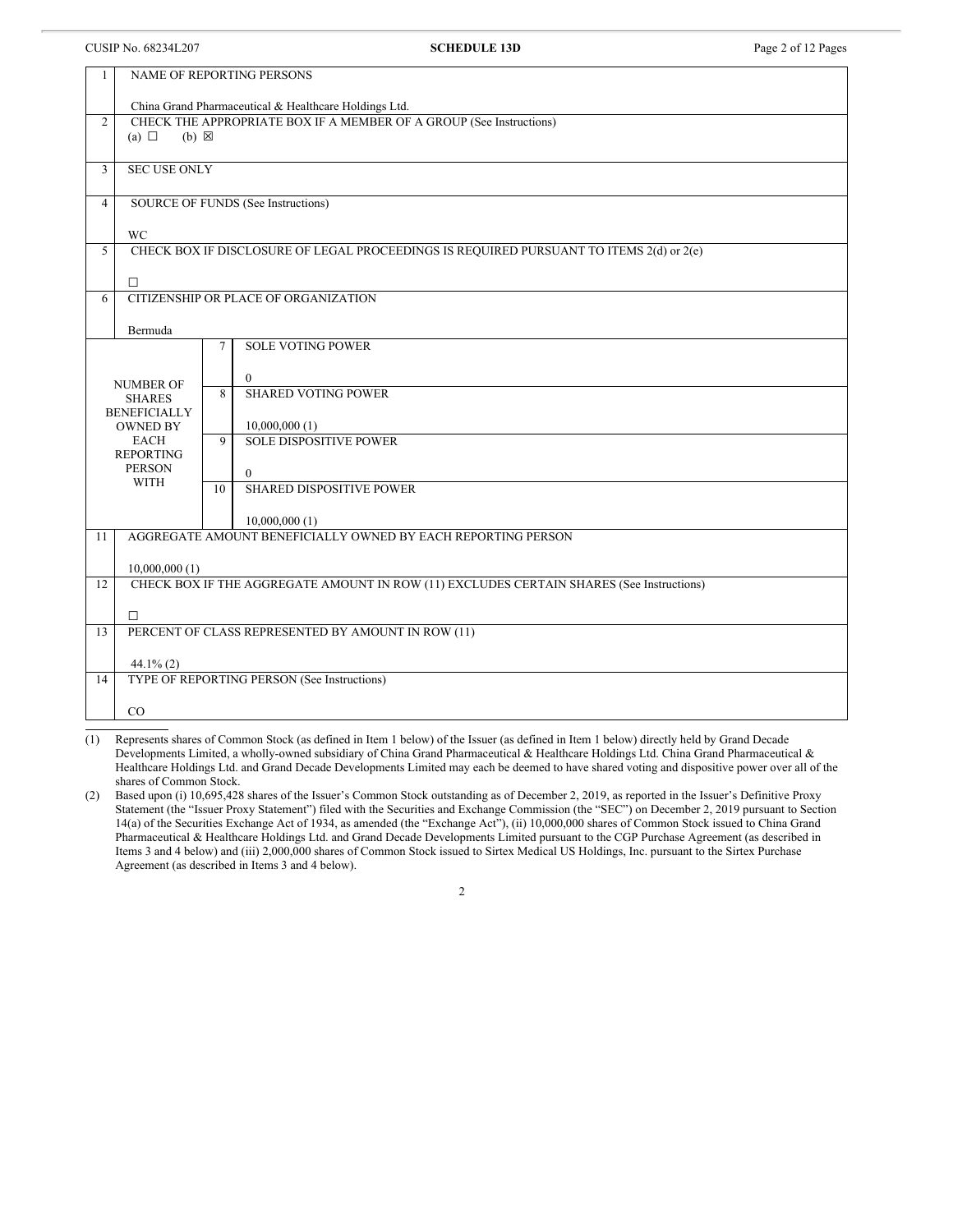## CUSIP No. 68234L207 Page 3 of 12 Pages

| 1                                                                  | NAME OF REPORTING PERSONS                                                                            |                                                                                         |  |  |
|--------------------------------------------------------------------|------------------------------------------------------------------------------------------------------|-----------------------------------------------------------------------------------------|--|--|
|                                                                    | Grand Decade Developments Limited                                                                    |                                                                                         |  |  |
| $\overline{2}$                                                     | CHECK THE APPROPRIATE BOX IF A MEMBER OF A GROUP (See Instructions)<br>$(a) \Box$<br>$(b) \boxtimes$ |                                                                                         |  |  |
| $\overline{3}$                                                     | <b>SEC USE ONLY</b>                                                                                  |                                                                                         |  |  |
| $\overline{4}$                                                     | SOURCE OF FUNDS (See Instructions)                                                                   |                                                                                         |  |  |
|                                                                    | AF                                                                                                   |                                                                                         |  |  |
| 5                                                                  |                                                                                                      | CHECK BOX IF DISCLOSURE OF LEGAL PROCEEDINGS IS REQUIRED PURSUANT TO ITEMS 2(d) or 2(e) |  |  |
|                                                                    | $\Box$                                                                                               |                                                                                         |  |  |
| 6                                                                  |                                                                                                      | CITIZENSHIP OR PLACE OF ORGANIZATION                                                    |  |  |
|                                                                    | British Virgin Islands                                                                               |                                                                                         |  |  |
| <b>SOLE VOTING POWER</b><br>$\tau$<br>$\theta$<br><b>NUMBER OF</b> |                                                                                                      |                                                                                         |  |  |
|                                                                    | <b>SHARES</b><br><b>BENEFICIALLY</b>                                                                 | <b>SHARED VOTING POWER</b><br>8                                                         |  |  |
|                                                                    | <b>OWNED BY</b>                                                                                      | 10,000,000(1)                                                                           |  |  |
|                                                                    | <b>EACH</b><br><b>REPORTING</b>                                                                      | <b>SOLE DISPOSITIVE POWER</b><br>9                                                      |  |  |
|                                                                    | <b>PERSON</b><br><b>WITH</b>                                                                         | $\theta$                                                                                |  |  |
|                                                                    |                                                                                                      | <b>SHARED DISPOSITIVE POWER</b><br>10                                                   |  |  |
|                                                                    |                                                                                                      | 10,000,000(1)                                                                           |  |  |
| 11                                                                 |                                                                                                      | AGGREGATE AMOUNT BENEFICIALLY OWNED BY EACH REPORTING PERSON                            |  |  |
|                                                                    | 10,000,000(1)                                                                                        |                                                                                         |  |  |
| 12                                                                 | CHECK BOX IF THE AGGREGATE AMOUNT IN ROW (11) EXCLUDES CERTAIN SHARES (See Instructions)             |                                                                                         |  |  |
|                                                                    | $\Box$                                                                                               |                                                                                         |  |  |
| 13                                                                 | PERCENT OF CLASS REPRESENTED BY AMOUNT IN ROW (11)                                                   |                                                                                         |  |  |
|                                                                    | $44.1\%$ (2)                                                                                         |                                                                                         |  |  |
| 14                                                                 | TYPE OF REPORTING PERSON (See Instructions)                                                          |                                                                                         |  |  |
|                                                                    | CO                                                                                                   |                                                                                         |  |  |
|                                                                    |                                                                                                      |                                                                                         |  |  |

(1) Represents shares of Common Stock (as defined in Item 1 below) of the Issuer (as defined in Item 1 below) directly held by Grand Decade Developments Limited, a wholly-owned subsidiary of China Grand Pharmaceutical & Healthcare Holdings Ltd. China Grand Pharmaceutical & Healthcare Holdings Ltd. and Grand Decade Developments Limited may each be deemed to have shared voting and dispositive power over all of the shares of Common Stock.

(2) Based upon (i) 10,695,428 shares of the Issuer's Common Stock outstanding as of December 2, 2019, as reported in the Issuer Proxy Statement, (ii) 10,000,000 shares of Common Stock issued to China Grand Pharmaceutical & Healthcare Holdings Ltd. and Grand Decade Developments Limited pursuant to the CGP Purchase Agreement (as described in Items 3 and 4 below) and (iii) 2,000,000 shares of Common Stock issued to Sirtex Medical US Holdings, Inc. pursuant to the Sirtex Purchase Agreement.

## 3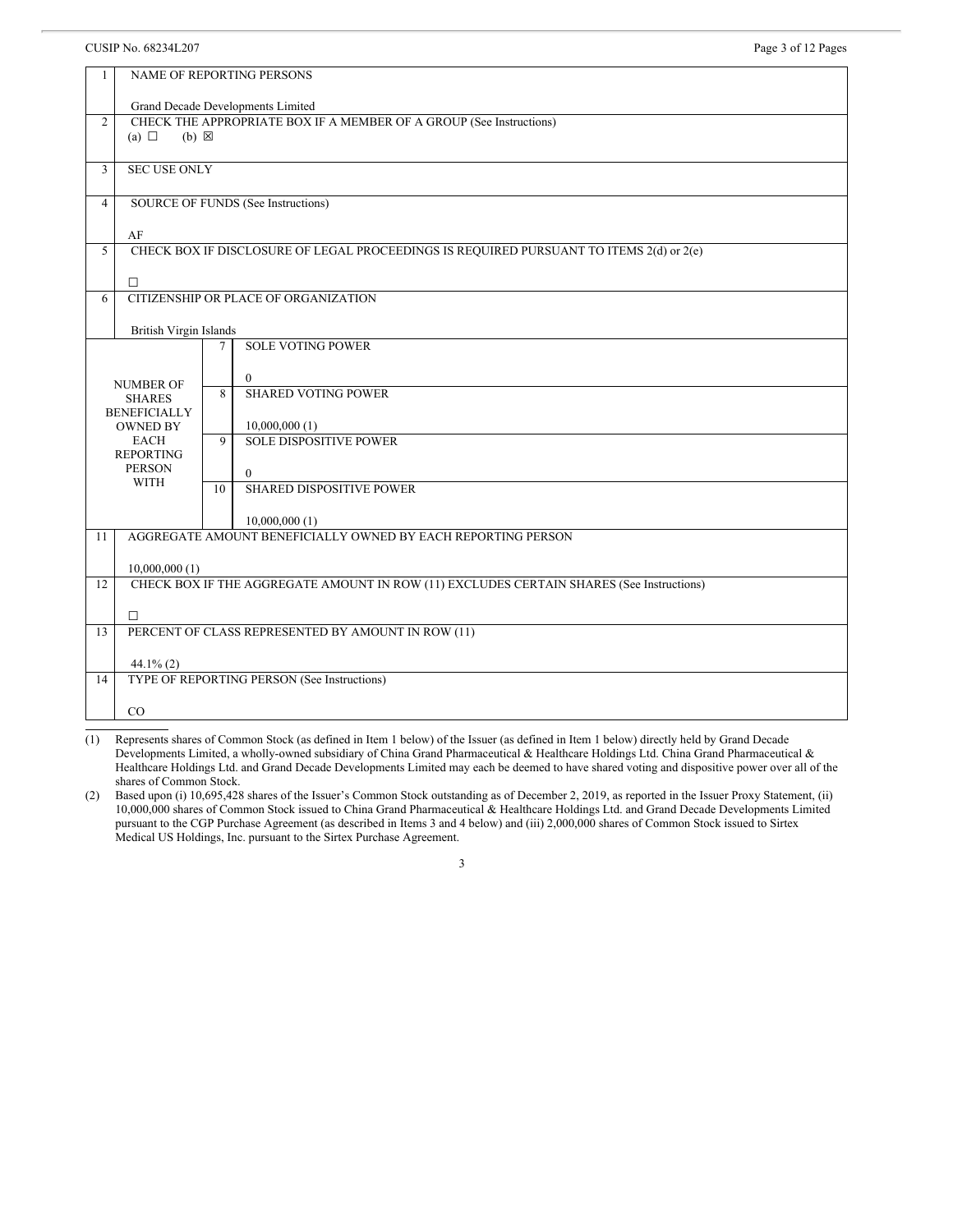#### CUSIP No. 68234L207 Page 4 of 12 Pages

| $\mathbf{1}$   | NAME OF REPORTING PERSONS                          |                 |                                                                                          |  |
|----------------|----------------------------------------------------|-----------------|------------------------------------------------------------------------------------------|--|
|                | Sirtex Medical US Holdings, Inc.                   |                 |                                                                                          |  |
| 2              |                                                    |                 | CHECK THE APPROPRIATE BOX IF A MEMBER OF A GROUP (See Instructions)                      |  |
|                | (a) $\Box$<br>$(b) \boxtimes$                      |                 |                                                                                          |  |
|                | <b>SEC USE ONLY</b>                                |                 |                                                                                          |  |
| $\mathfrak{Z}$ |                                                    |                 |                                                                                          |  |
| $\overline{4}$ | SOURCE OF FUNDS (See Instructions)                 |                 |                                                                                          |  |
|                | <b>WC</b>                                          |                 |                                                                                          |  |
| 5              |                                                    |                 | CHECK BOX IF DISCLOSURE OF LEGAL PROCEEDINGS IS REQUIRED PURSUANT TO ITEMS 2(d) or 2(e)  |  |
|                |                                                    |                 |                                                                                          |  |
|                | $\Box$                                             |                 |                                                                                          |  |
| 6              |                                                    |                 | CITIZENSHIP OR PLACE OF ORGANIZATION                                                     |  |
|                | Delaware                                           |                 |                                                                                          |  |
|                |                                                    | $7\phantom{.0}$ | <b>SOLE VOTING POWER</b>                                                                 |  |
|                |                                                    |                 |                                                                                          |  |
|                | <b>NUMBER OF</b>                                   | $\mathbf{8}$    | 2,000,000(1)<br><b>SHARED VOTING POWER</b>                                               |  |
|                | <b>SHARES</b><br><b>BENEFICIALLY</b>               |                 |                                                                                          |  |
|                | <b>OWNED BY</b>                                    |                 | $\mathbf{0}$                                                                             |  |
|                | <b>EACH</b>                                        | $\mathbf Q$     | <b>SOLE DISPOSITIVE POWER</b>                                                            |  |
|                | <b>REPORTING</b>                                   |                 |                                                                                          |  |
|                | <b>PERSON</b><br><b>WITH</b>                       |                 | 2,000,000(1)                                                                             |  |
|                |                                                    | 10              | SHARED DISPOSITIVE POWER                                                                 |  |
|                |                                                    |                 | $\theta$                                                                                 |  |
| 11             |                                                    |                 | AGGREGATE AMOUNT BENEFICIALLY OWNED BY EACH REPORTING PERSON                             |  |
|                |                                                    |                 |                                                                                          |  |
|                | 2,000,000(1)                                       |                 |                                                                                          |  |
| 12             |                                                    |                 | CHECK BOX IF THE AGGREGATE AMOUNT IN ROW (11) EXCLUDES CERTAIN SHARES (See Instructions) |  |
|                | $\Box$                                             |                 |                                                                                          |  |
| 13             | PERCENT OF CLASS REPRESENTED BY AMOUNT IN ROW (11) |                 |                                                                                          |  |
|                |                                                    |                 |                                                                                          |  |
|                | $8.8\%$ (2)                                        |                 |                                                                                          |  |
| 14             | TYPE OF REPORTING PERSON (See Instructions)        |                 |                                                                                          |  |
|                | CO                                                 |                 |                                                                                          |  |
|                |                                                    |                 |                                                                                          |  |

(1) Represents shares directly held by Sirtex Medical US Holdings, Inc., a U.S. affiliate of China Grand Pharmaceutical & Healthcare Holdings Ltd.

(2) Based upon (i) 10,695,428 shares of the Issuer's Common Stock outstanding as of December 2, 2019, as reported in the Issuer Proxy Statement, (ii) 10,000,000 shares of Common Stock issued to China Grand Pharmaceutical & Healthcare Holdings Ltd. and Grand Decade Developments Limited pursuant to the CGP Purchase Agreement and (iii) 2,000,000 shares of Common Stock issued to Sirtex Medical US Holdings, Inc. pursuant to the Sirtex Purchase Agreement.

4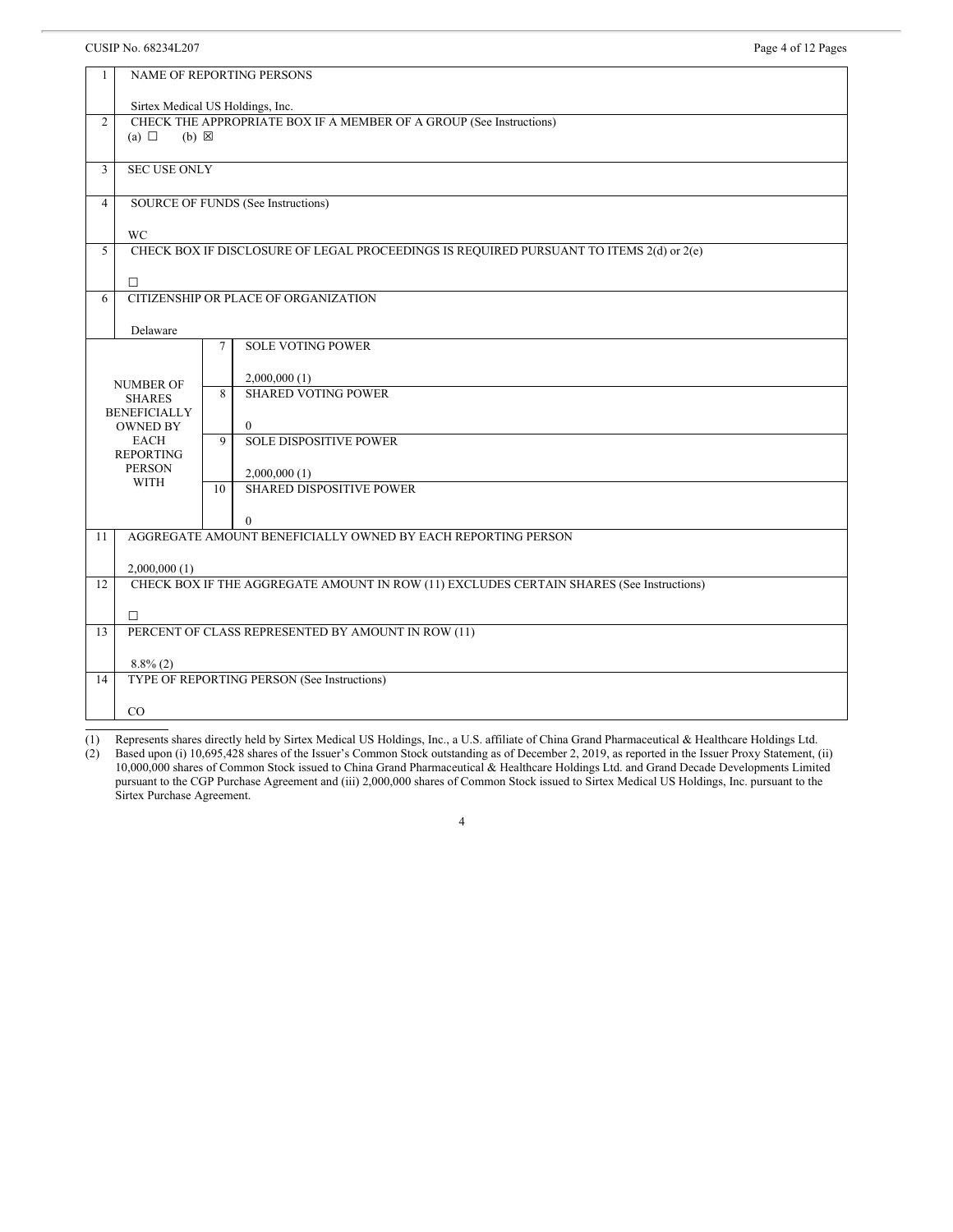# **Item 1. Security and Issuer**

This Schedule 13D (the "Statement") relates to the common stock, par value \$0.0001 per share (the 'Common Stock"), of OncoSec Medical Incorporated, a Nevada corporation (the "Issuer"). The Issuer's principal executive offices are located at 24 North Main Street, Pennington, NJ 08534 and 3565 General Atomics Court, Suite 100, San Diego, CA 92121.

#### **Item 2. Identity and Background**

(a) This Statement is being filed on behalf of China Grand Pharmaceutical & Healthcare Holdings Ltd., a limited liability company formed under the laws of Bermuda ("CGP"), Grand Decade Developments Limited, a British Virgin Islands limited company and wholly owned subsidiary of CGP ("Grand Decade") and Sirtex Medical US Holdings, Inc., a company incorporated under the laws of Delaware ("Sirtex" and, together with CGP, the "Reporting Persons").

(b) The principal business address of CGP and Grand Decade is Unit 3302,33/F, The Center, 99 Queen's Road Central, Hong Kong. The principal address of Sirtex is 300 Unicorn Park Drive, Woburn MA 01801.

(c) CGP and China Grand develop, manufacture, and distribute pharmaceutical products and medical devices to retailers and medical organizations. Sirtex is a global healthcare business company working to improve outcomes in people with cancer.

The directors and executive officers of the Reporting Persons are set forth on Schedule I, attached hereto. Schedule I sets forth the following information with respect to each such person:

(i) name;

(ii) business address;

(iii) position with the Reporting Person and present principal occupation or employment and, for persons not employed by the Reporting Persons, the name, principal business and address of any corporation or other organization in which such employment is conducted; and

(iv) citizenship.

(d) – (e) During the last five years, neither the Reporting Persons nor any person named in Schedule I have been (i) convicted in a criminal proceeding (excluding traffic violations or similar misdemeanors) or (ii) a party to a civil proceeding of a judicial or administrative body of competent jurisdiction and as a result of such proceeding was or is subject to a judgment, decree or final order enjoining future violations of, or prohibiting or mandating activities subject to, federal or state securities laws or finding any violation with respect to such laws.

(f) The jurisdiction of organization of each of the Reporting Persons is set forth in subsection (a) above. The citizenship of each of the individuals referred to in Schedule I is set forth on Schedule I.

#### **Item 3. Source and Amount of Funds or Other Consideration**

On October 10, 2019, the Issuer entered into Stock Purchase Agreements with each of Grand Decade (the CGP Purchase Agreement") and Sirtex (the "Sirtex Purchase Agreement", and together with the CGP Purchase Agreement, the "Purchase Agreements") pursuant to which the Issuer agreed to sell and issue to CGP and Sirtex 10,000,000 shares and 2,000,000 shares, respectively, of the Issuer's Common Stock at a purchase price of \$2.50 per share. On February 7, 2020, the transactions set forth in the Purchase Agreements were consummated (the "Closing"). Pursuant to the terms of the Purchase Agreements and for consideration paid by the Reporting Persons, the Issuer issued to CGP and Sirtex 10,000,000 shares and 2,000,000 shares, respectively, of the Issuer's Common Stock.

Grand Decade used the working capital of CGP, its parent company, to fund the purchase of the Issuer's Common Stock pursuant to the CGP Purchase Agreement.

Sirtex used its working capital to fund the purchase of the Issuer's Common Stock pursuant to the Sirtex Purchase Agreement.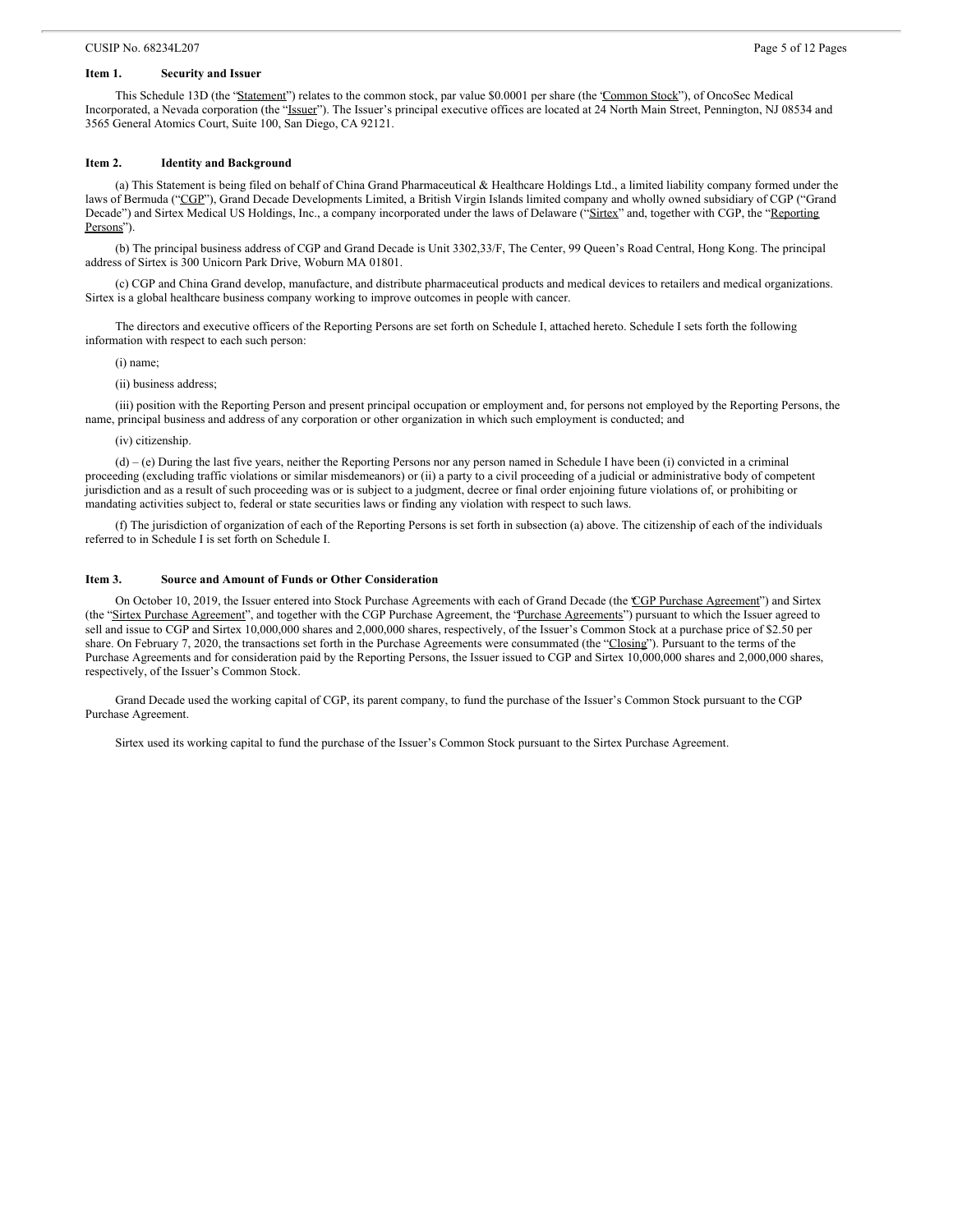#### **Item 4. Purpose of Transaction**

The acquisition by the Reporting Persons of the Issuer's securities as described herein was effected in connection with, and in consideration of, the Purchase Agreements. The Reporting Persons agreed to receive the securities in connection with the Purchase Agreements because of their belief that the securities represent an attractive investment. In connection with the Purchase Agreements, the Board has (i) renounced any interest or expectancy of the Issuer in, or in being offered an opportunity to participate in, business opportunities that are presented to Grand Decade and certain related parties, the directors on the Board which have been nominated by Grand Decade or Sirtex pursuant to the Stockholder Agreements (as defined below), any other person or persons who are, at the time, associated with or nominated by, or serving as representatives of either Grand Decade or Sirtex, or the respective affiliates of the foregoing parties (including their officers or directors who are employees, officers, directors, managers, stockholders or members) (the "Covered Persons"), (ii) resolved that none of such Covered Persons shall have any obligation to refrain from (a) engaging in similar activities or lines of business as the Issuer or developing or marketing any products or services that compete, directly or indirectly, with those of the Issuer, (b) investing or owning any interest publicly or privately in, serving as a director or officer of or developing a business relationship with, any person engaged in similar activities or lines of business as, or otherwise in competition with, the Issuer, (c) doing business with any client or customer of the Issuer or (d) employing or otherwise engaging a former officer or employee of the Issuer, and (iii) resolved that neither the Issuer nor any of its subsidiaries shall have any right to be offered any opportunity to participate or invest in any venture engaged or to be engaged in by any Covered Person.

Concurrently with the execution and delivery of the Purchase Agreements, the Issuer and Grand Decade entered into a License Agreement (the "License Agreement"), which became effective upon the Closing. Pursuant to the License Agreement, the Issuer, among other things, granted Grand Decade and its affiliates an exclusive, sublicensable, royalty-bearing license to develop, manufacture, commercialize, or otherwise exploit the Issuer's current and future products, including TAVO™ and the Issuer's new Visceral Lesion Applicator ("VLA"), in the Territory (as defined in the License Agreement). Under the terms of the License Agreement, Grand Decade will pay the Issuer up to 20% royalties on the Net Sales (as defined in the License Agreement) of such products in the Territory (as defined in the License Agreement) during the applicable Royalty Term (as defined in the License Agreement).

In addition, the Issuer and Sirtex entered into a Services Agreement (the 'Services Agreement') which will became effective upon the Closing. Pursuant to the Services Agreement, the Issuer agreed, among other things, to pay Sirtex low single-digit royalties on the Net Sales (as defined in the Services Agreement) of all Products (defined as TAVO™ and VLA products and their accompanying generators, and any products (including, for clarity, combination products) incorporating or including such products and their accompanying generators), in all countries other than those in the Territory (as defined in the Services Agreement). In exchange for the low single digit royalty fee, Sirtex will provide the Issuer with certain services for these products, including key opinion leader management and engagement services, voice of customer (VOC) services, development of a go to market strategy, and pricing, reimbursement and market access services.

The Issuer also entered into Stockholder Agreements (the 'Stockholder Agreements'') with each of Grand Decade and Sirtex. Pursuant to the Stockholder Agreements, among other things, Grand Decade and Sirtex have the option to nominate a combined total of three (3) members to the Board of Directors of the Issuer (the "Board"), initially upon the Closing, and thereafter at every annual meeting of the stockholders of the Issuer in which directors are generally elected, including at every adjournment or postponement thereof. Grand Decade will also have the option to nominate up to two (2) independent directors to the Board if any independent director currently serving on the Board ceases to serve as a director of the Issuer for any reason, provided that the independent director nominee shall be satisfactory to a majority of the independent directors of the Issuer. Any director nominee, including any suggested by Grand Decade, is subject to evaluation and approval by the Nominating and Corporate Governance Committee. If either Grand Decade or Sirtex beneficially owns less than 40% of the shares acquired pursuant to the Purchase Agreements, either (as applicable) shall have the right to nominate members to the Board in proportion with their ownership of the issued and outstanding common stock.

The Stockholder Agreements provide that (i) as long as Grand Decade owns at least 70% of the Purchased Shares (as such term is defined in the Stockholder Agreement with Grand Decade), Grand Decade's consent is required for the Issuer to take certain actions and (ii) as long as Grand Decade owns at least 40% of the Purchased Shares, an enhanced 70% Board vote standard is required in order for the Issuer to take certain actions. These actions include, among other things, amending the Issuer's Articles of Incorporation or Bylaws, increasing the size of the Board to more than nine directors, approving the Issuer's annual budget and incurring any capital expenditures or any obligations or liabilities in respect thereof in excess of \$500,000. Grand Decade and Sirtex each have certain rights of participation in future financing so long as it beneficially owns 60% or more of the shares purchased at the Closing. For so long as this ownership threshold is maintained, each buyer is entitled to purchase, on a pro rata basis, any New Securities (defined below) that the Issuer may sell or issue.

The term "New Securities" means any debt or equity securities of the Issuer or any subsidiary of the Issuer, and rights, options or warrants to purchase such debt or equity securities, and securities of any type whatsoever that are, or may become, convertible into or exchangeable for such debt or equity securities. The term "New Securities" does not include: (i) shares of the Issuer's common stock (and/or options, rights or warrants for common stock) issued or issuable in connection with an acquisition transaction or other merger and acquisition transaction, strategic alliance or partnering/licensing arrangement that is approved by 80% of the members constituting the entire Board; (ii) any securities issuable upon exercise of any options, warrants or rights to purchase any securities of the Issuer outstanding on the date of the Stockholder Agreements; (iii) any securities issued pursuant to equity plans of the Issuer (including inducement awards or any arrangements in place as of the date of the Stockholder Agreements); and (iv) shares of the Issuer' common stock issued in connection with any stock split or stock dividend. Grand Decade has a right of first refusal prior to the Issuer entering into any definitive agreement regarding a Competing Proposal (as defined in the Purchase Agreements) or any material licensing transaction (a "ROFR Transaction"), so long as Grand Decade beneficially owns 60% or more of the shares purchased at the Closing. For so long as this ownership threshold is maintained, the Issuer will deliver to Grand Decade notice of the ROFR Transaction (the "ROFR Notice") which will contain the following information: (i) a description of the structure of the ROFR Transaction, including the assets or securities to be sold or acquired by the third party pursuant to the ROFR Transaction (the "Issuer's Interests"), (ii) the purchase price and a description of any non-cash consideration, (iii) the identity of the proposed third party; and (iv) any other material terms and conditions of the proposed ROFR Transaction, including the proposed closing date. In addition to the ROFR Notice, the Issuer will also deliver a written offer to Grand Decade (the "ROFR Offer"), to sell to Grand Decade the Issuer's Interests on the same terms and conditions as set forth in the ROFR Notice. Grand Decade will have 60 days upon receipt of the ROFR Notice (and in any event, no longer than 90 days), to accept or reject the ROFR Offer.

The Issuer, Grand Decade, and Sirtex entered into registration rights agreements pursuant to which, among other things, Grand Decade and Sirtex will each have the right to deliver to the Issuer a written notice requiring the Issuer to prepare and file with the SEC, a registration statement with respect to resales of shares of some or all the common stock of the Issuer held by Grand Decade and Sirtex.

Except as described above, the Reporting Persons presently have no plans or proposals which relate to or would result in any action enumerated in subparagraphs (a) through (j) of the Instructions for Item 4 of Schedule 13D. The Reporting Persons intend to continue to review their investment in the Issuer on an ongoing basis and, depending on various factors, including, without limitation, the Issuer's financial position, the price of the Common Stock, conditions in the securities markets and general economic and industry conditions, the Reporting Persons may, in the future, take such actions with respect to their shares of Common Stock as they deem appropriate, including, without limitation and subject to the terms of the Purchase Agreements: purchasing additional shares of Common Stock; selling shares of Common Stock; taking any action to change the composition of the Issuer's board of directors; taking any other action with respect to the Issuer or any of its securities in any manner permitted by law or changing their intention with respect to any and all matters referred to in subparagraphs (a) through (j) of the Instructions for Item 4 of Schedule 13D.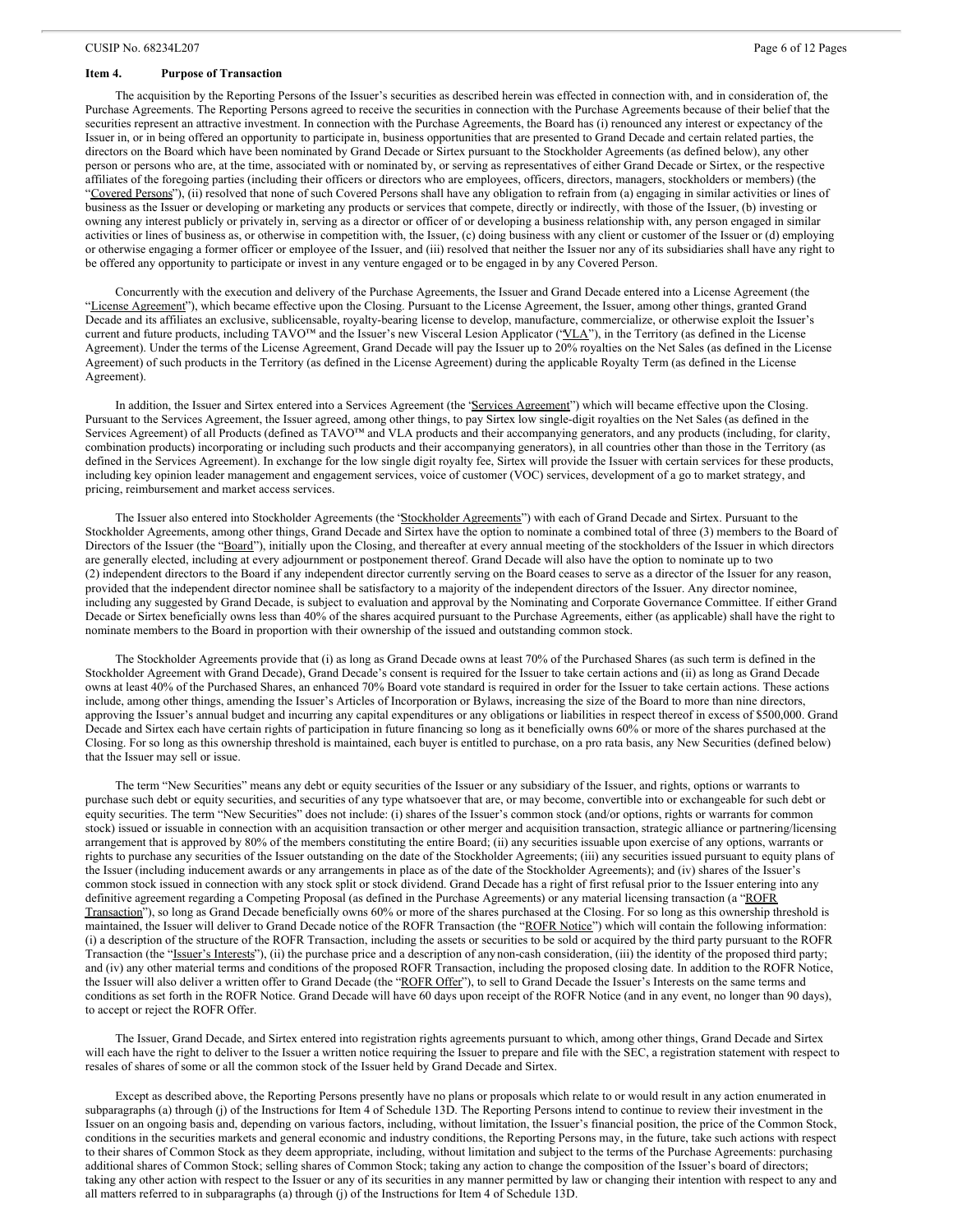### **Item 5. Interest in Securities of the Issuer**

 $(a)-(b)$ 

Percent of class:

Number of shares of Common Stock beneficially owned:

| CGP and Grand Decade | 10,000,000 shares |
|----------------------|-------------------|
| <b>Sirtex</b>        | 2,000,000 shares  |
|                      |                   |
|                      |                   |

CGP and Grand Decade 44.1% Sirtex 08.8%

The percentage ownership was calculated based upon (i) 10,695,428 shares of the Issuer's Common Stock outstanding as of December 2, 2019, as reported in the Issuer Proxy Statement (ii) 10,000,000 shares of Common Stock issued to CGP and Grand Decade pursuant to the CGP Purchase Agreement and (iii) 2,000,000 shares of Common Stock issued to Sirtex pursuant to the Sirtex Purchase Agreement.

Number of shares as to which such person has:

(i) Sole power to vote or to direct the vote:

| CGP and Grand Decade                                          | 0 shares          |
|---------------------------------------------------------------|-------------------|
|                                                               |                   |
| <b>Sirtex</b>                                                 | 2,000,000 shares  |
| (ii) Shared power to vote or to direct the vote:              |                   |
| CGP and Grand Decade                                          | 10,000,000 shares |
| <b>Sirtex</b>                                                 | 0 shares          |
| (iii) Sole power to dispose or to direct the disposition of:  |                   |
| CGP and Grand Decade                                          | 0 shares          |
| <b>Sirtex</b>                                                 | 2,000,000 shares  |
| (iv) Shared power to dispose or to direct the disposition of: |                   |
| CGP and Grand Decade                                          | 10,000,000 shares |
| <b>Sirtex</b>                                                 | 0 shares          |

By virtue of the relationships among the Reporting Persons, as described in this Statement, the Reporting Persons may be deemed to be a "group" for purposes of Section 13(d) of the Exchange Act. The filing of this Statement does not constitute an admission by the Reporting Persons that they are a "group" for such purpose. However, if the Reporting Persons were deemed to be such a "group," such group would collectively beneficially own 12,000,000 shares of Common Stock or 52.9% of Common Stock outstanding as of December 2, 2019. Each of the Reporting Persons disclaims voting and dispositive power over shares of the Common Stock, except as set forth on the cover pages of this Statement.

None of the individuals listed on Schedule I beneficially owns any of the Issuer's Common Stock.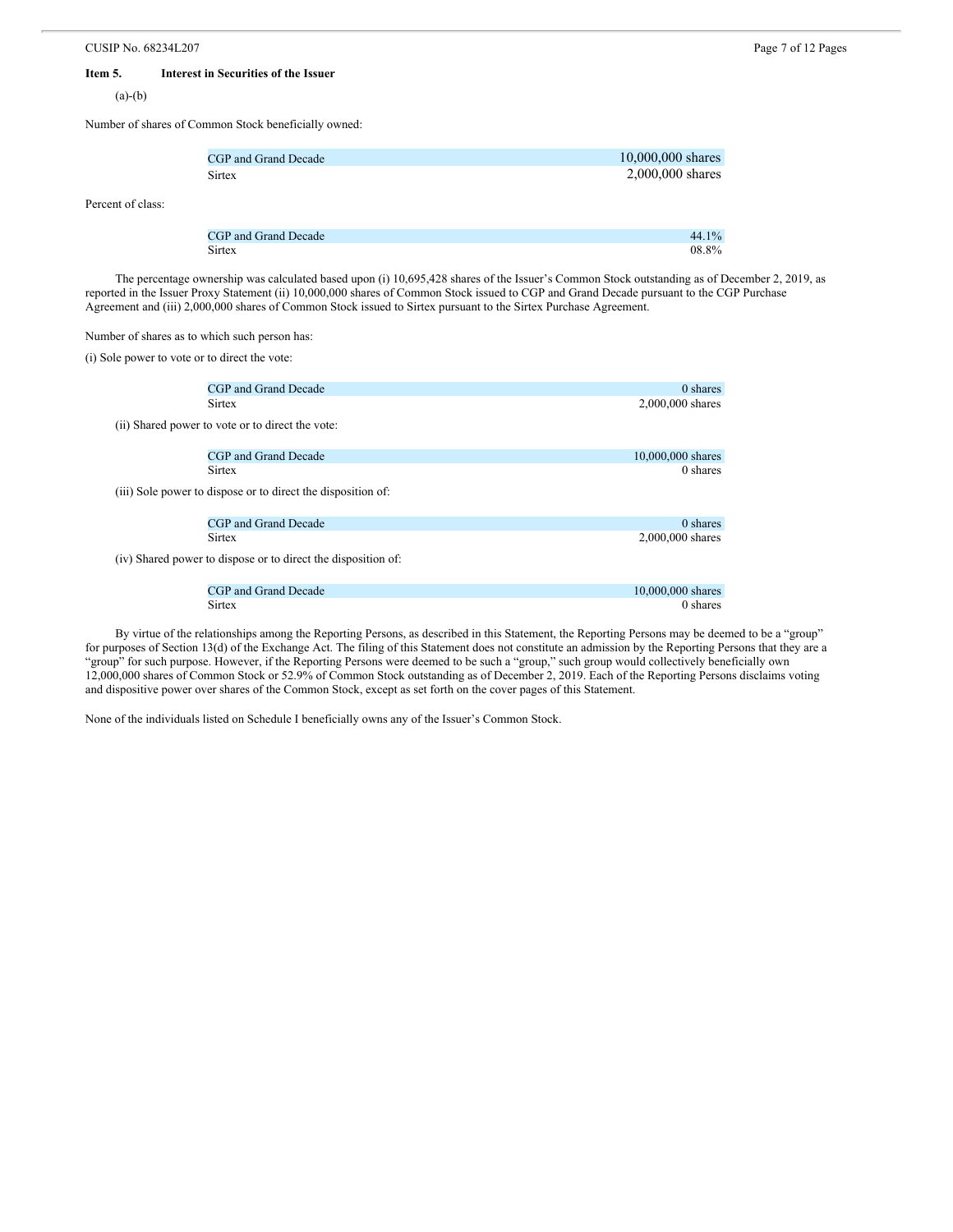(c) Except as reported in this Statement, neither the Reporting Persons nor any of the individuals listed on Schedule I have effected any transactions in the Common Stock during the past sixty (60) days.

(d) Not applicable.

(e) Not applicable.

#### **Item 6. Contracts, Arrangements, Understandings or Relationship with Respect to Securities of the Issuer**

Except as disclosed in Items 3 and 4 of this Statement, there are no contracts, arrangements, understandings or relationships (legal or otherwise) between the Reporting Persons with respect to the securities of the Issuer.

#### **Item 7. Materials to Be Filed as Exhibits**

- Exhibit 1 Joint Filing Agreement among China Grand Pharmaceutical & Healthcare Holdings Ltd., Grand Decade Developments Limited and Sirtex Medical US Holdings, Inc.
- Exhibit 2 Stock Purchase Agreement by and between OncoSec Medical Incorporated and Grand Decade Developments Limited (incorporated by reference to Exhibit 10.1 of our Current Report on Form 8-K, filed on October 11, 2019).
- Exhibit 3 Stock Purchase Agreement by and between OncoSec Medical Incorporated and Sirtex Medical US Holdings, Inc. (incorporated by reference to Exhibit 10.2 of our Current Report on Form 8-K, filed on October 11, 2019).
- Exhibit 4 Stockholders Agreement by and between OncoSec Medical Incorporated and Grand Decade Developments Limited (incorporated by reference to Exhibit 10.5 of our Current Report on Form 8-K, filed on October 11, 2019).
- Exhibit 5 Stockholders Agreement by and between OncoSec Medical Incorporated and Sirtex Medical US Holdings, Inc. (incorporated by reference to Exhibit 10.6 of our Current Report on Form 8-K, filed on October 11, 2019).
- Exhibit 6 License Agreement, dated as of October 10, 2019, by and between OncoSec Medical Incorporated and Grand Decade Developments Limited (incorporated by reference to Exhibit 10.3 of our Current Report on Form 8-K, filed on October 11, 2019).
- Exhibit 7 Services Agreement, dated as of October 10, 2019, by and between OncoSec Medical Incorporated and Sirtex Medical US Holdings, Inc. (incorporated by reference to Exhibit 10.4 of our Current Report on Form 8-K, filed on October 11, 2019).
- Exhibit 8 Registration Rights Agreement, dated as of February 7, 2020, by and between OncoSec Medical Incorporated and Grand Decade Developments Limited (incorporated by reference to Exhibit 4.1 of our Current Report on Form 8-K, filed on February 10, 2020).
- Exhibit 9 Registration Rights Agreement, dated as of February 7, 2020, by and between OncoSec Medical Incorporated and Sirtex Medical US Holdings, Inc. (incorporated by reference to Exhibit 4.1 of our Current Report on Form 8-K, filed on February 10, 2020).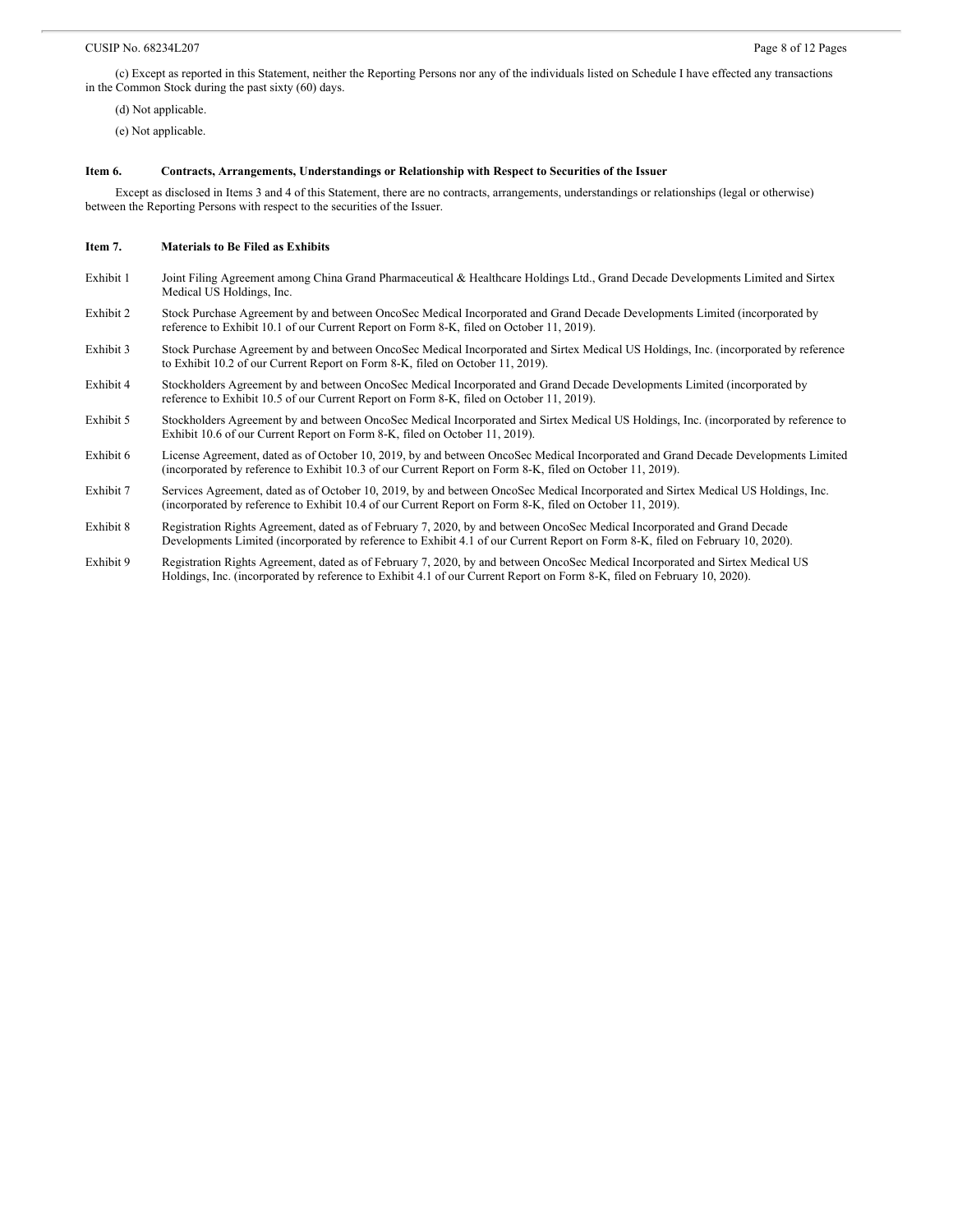#### **SIGNATURE**

After reasonable inquiry and to the best of each of the undersigned's knowledge and belief, each of the undersigned certifies that the information set forth in this statement is true, complete and correct.

| Date: February 18, 2020 | CHINA GRAND PHARMACEUTICAL & HEALTHCARE HOLDINGS<br>LTD.                                                      |
|-------------------------|---------------------------------------------------------------------------------------------------------------|
|                         | By: /s/ Chao Zhou<br>Name: Chao Zhou<br>Title: Authorized Representative                                      |
| Date: February 18, 2020 | <b>GRAND DECADE DEVELOPMENTS LIMITED</b>                                                                      |
|                         | By: /s/ Chao Zhou<br>Name: Chao Zhou<br>Title: Authorized Representative                                      |
| Date: February 18, 2020 | SIRTEX MEDICAL US HOLDINGS, INC.                                                                              |
|                         | By: /s/ Kevin P. Smith<br>Name: Kevin P. Smith<br>Title: General Counsel & Executive VP, Business Development |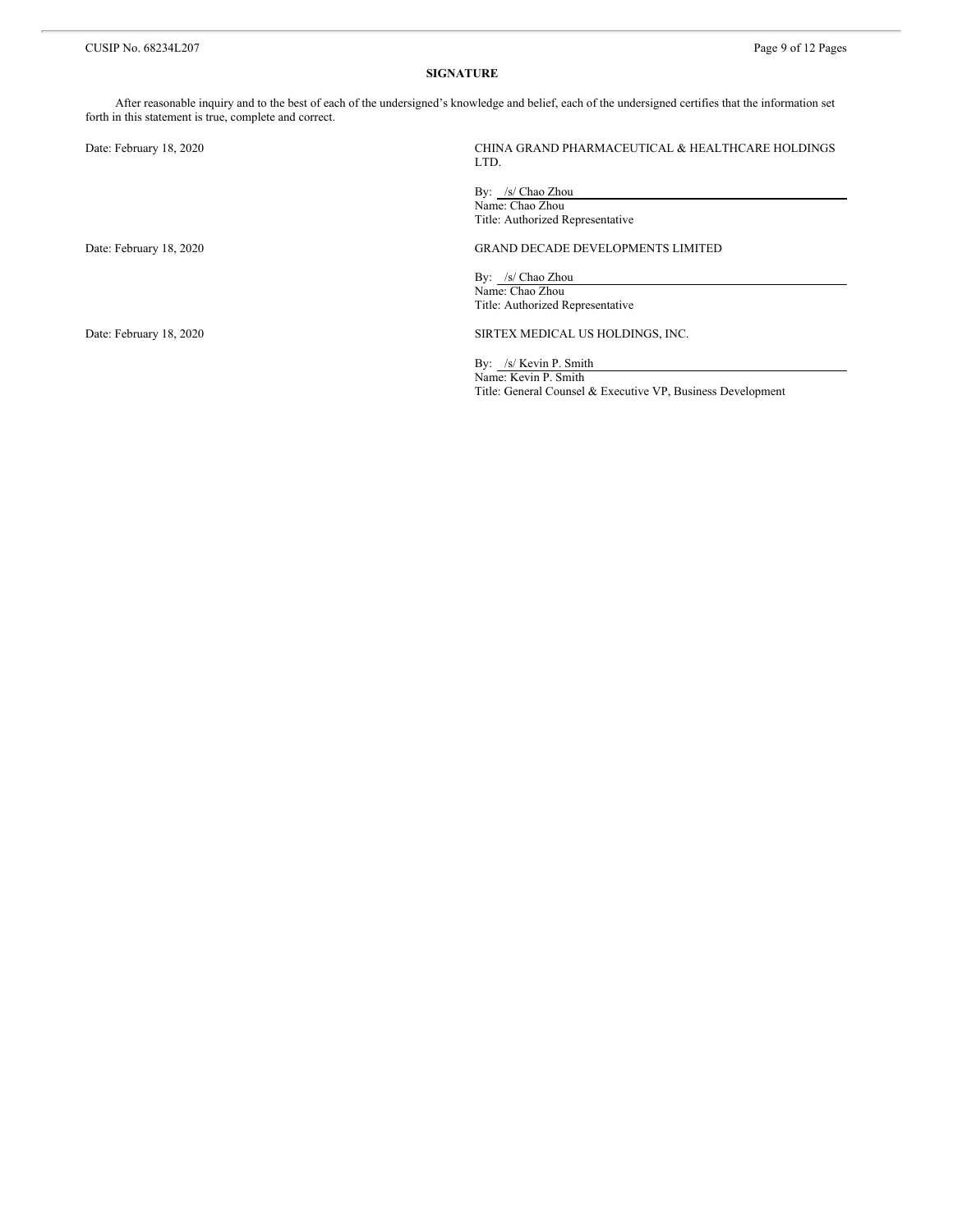#### **Schedule I**

The name and present principal occupation of each of the executive officers and directors of China Grand Pharmaceutical & Healthcare Holdings Ltd. are set forth below. Unless otherwise noted, each of these persons have as their business address Unit 3302, 33/F, The Center, 99 Queen's Road Central, Hong Kong.

| Name             | Position with CGP                                        | Principal Occupation and, if<br>not employed by CGP,<br>Name, Principal Business<br>and Address of Employer | Citizenship |  |
|------------------|----------------------------------------------------------|-------------------------------------------------------------------------------------------------------------|-------------|--|
| Mr. Liu Chengwei | Chairman Executive Director                              | N/A                                                                                                         | Chinese     |  |
| Mr. Hu Bo        | Deputy Chairman Executive Director N/A                   |                                                                                                             | Canadian    |  |
| Dr. Shao Yan     | Chief Executive Officer and<br><b>Executive Director</b> | N/A                                                                                                         | Chinese     |  |
| Dr. Niu Zhangi   | <b>Executive Director</b>                                | N/A                                                                                                         | Chinese     |  |
| Ms. So Tosi Wan  | Independent Non-Executive Director N/A                   |                                                                                                             | HК          |  |
| Mr. Hu Yebi      | Independent Non-Executive Director N/A                   |                                                                                                             | HК          |  |
| Dr. Pei Geng     | Independent Non-Executive Director N/A                   |                                                                                                             | <b>USA</b>  |  |

The name and present principal occupation of each of the executive officers and directors of Grand Decade Developments Limited are set forth below. Unless otherwise noted, each of these persons have as their business address Unit 3302, 33/F, The Center, 99 Queen's Road Central, Hong Kong.

|                  |                             | Principal Occupation and, if<br>not employed by Grand<br>Decade, Name, Principal<br>Business and Address of |             |
|------------------|-----------------------------|-------------------------------------------------------------------------------------------------------------|-------------|
| Name             | Position with Grand Decade  | Employer                                                                                                    | Citizenship |
| Mr. Liu Chengwei | Chairman Executive Director | N/A                                                                                                         | Chinese     |
| Dr. Shao Yan     | <b>Executive Director</b>   | N/A                                                                                                         | Chinese     |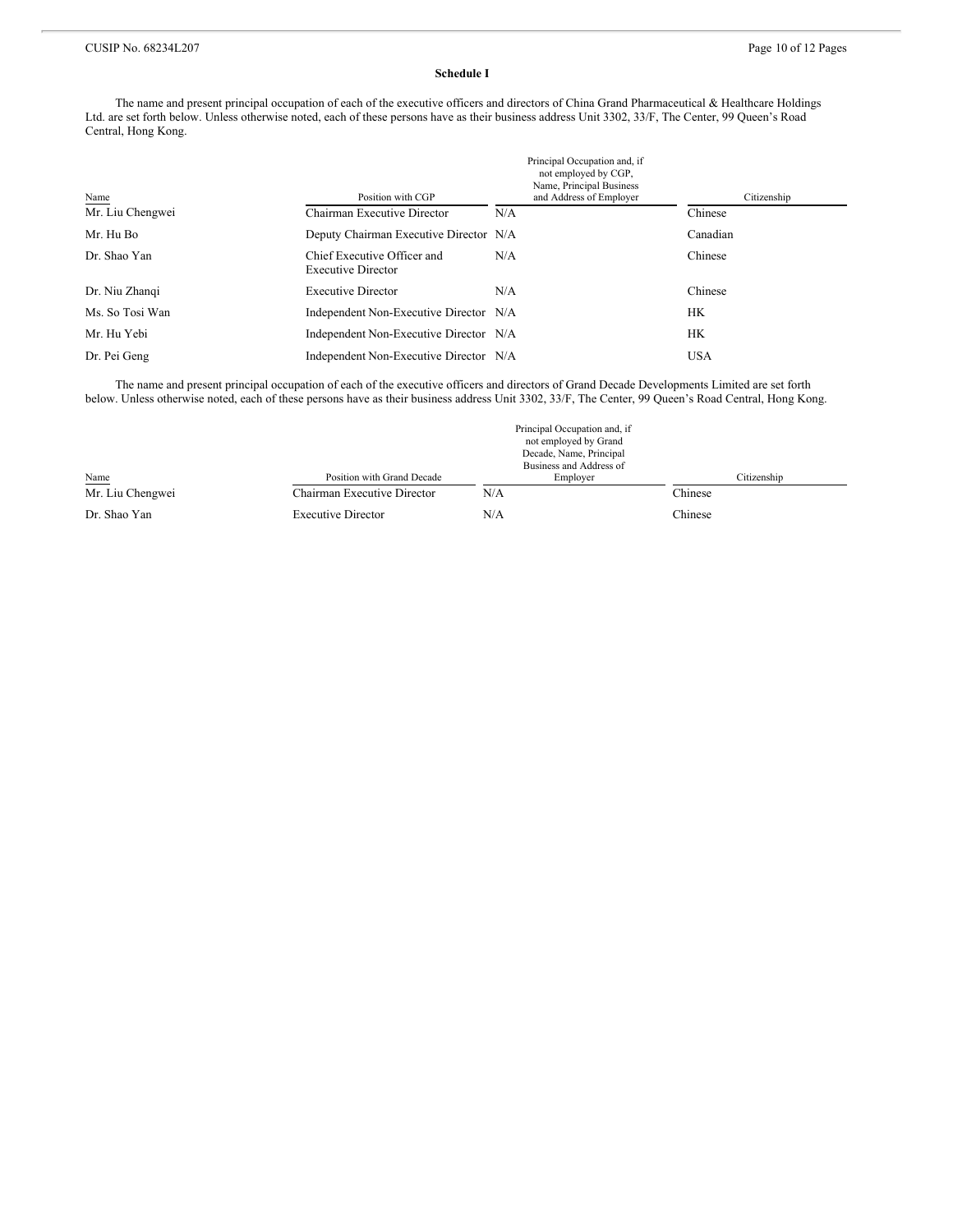## CUSIP No. 68234L207 Page 11 of 12 Pages

The name and present principal occupation of each of the executive officers and directors of Sirtex Medical US Holdings, Inc. are set forth below. Unless otherwise noted, each of these persons have as their business address 300 Unicorn Park Drive, Woburn, Massachusetts 01801.

| Name              | Position with Sirtex                                                                    | Principal Occupation and, if<br>not employed by Sirtex,<br>Name, Principal Business<br>and Address of Employer | Citizenship |
|-------------------|-----------------------------------------------------------------------------------------|----------------------------------------------------------------------------------------------------------------|-------------|
| Kevin R. Smith    | Director, President, CEO                                                                | N/A                                                                                                            | American    |
| Kevin P. Smith    | Director, General Counsel &<br><b>Executive Vice President, Business</b><br>Development | N/A                                                                                                            | American    |
| William Denman    | Global Chief Medical Officer                                                            | N/A                                                                                                            | American    |
| Cathleen Lowndes  | Chief Human Resources Officer                                                           | N/A                                                                                                            | American    |
| Amy Pan           | Chief Financial Officer                                                                 | N/A                                                                                                            | American    |
| Helen Riccio      | Secretary & Treasurer                                                                   | N/A                                                                                                            | American    |
| MaryLou Stroumbos | Vice President, Regulatory Affairs & N/A<br><b>Ouality Assurance</b>                    |                                                                                                                | American    |